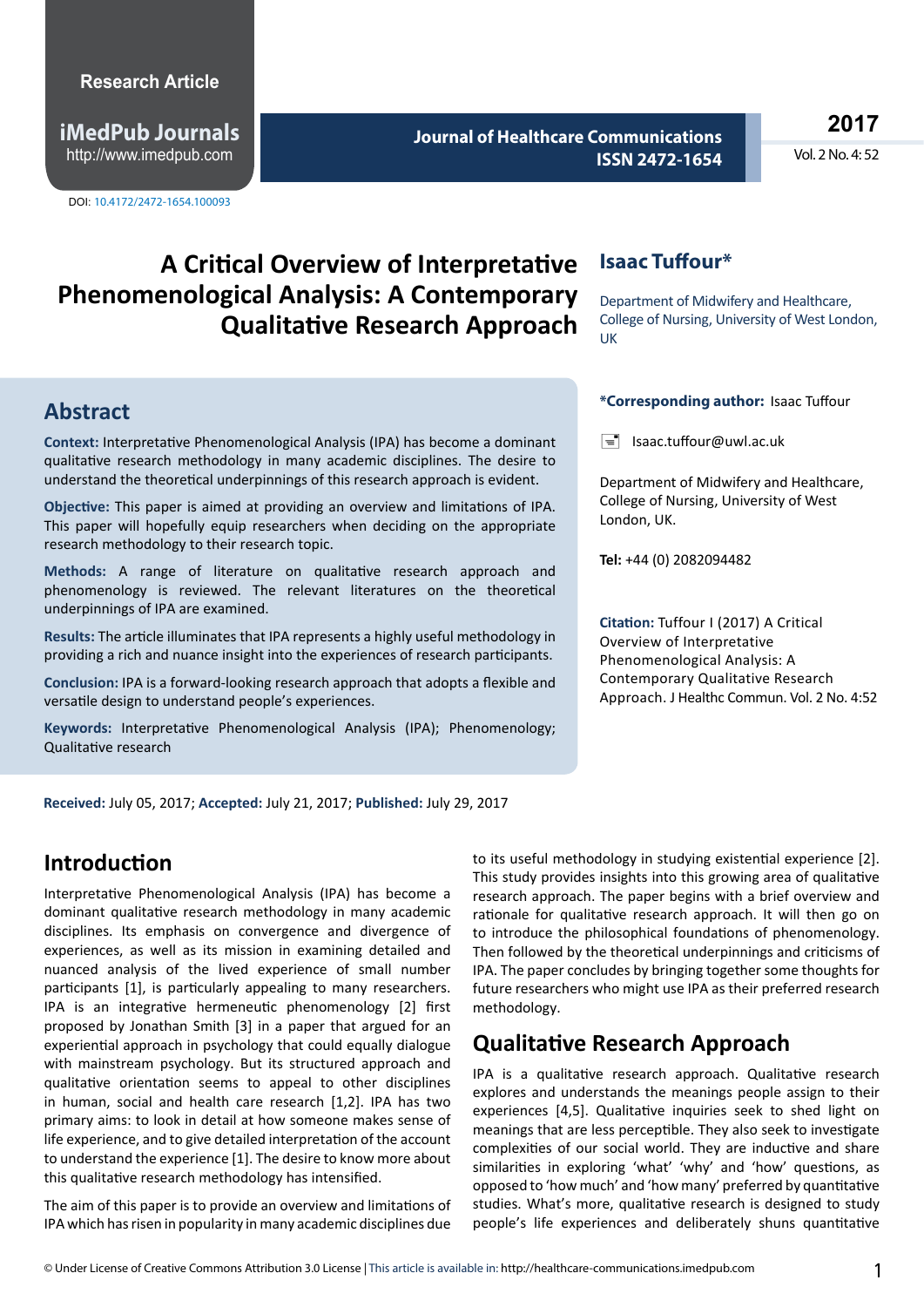preoccupation with measuring, counting and prediction in favour of describing, exploring, understanding and interpreting how a phenomenon [2].

There are multiple and diverse epistemological roots for qualitative approaches, but they converge in the context of how meaning making takes place [6,7]. Researchers attempt to study things in their natural settings and attempt to make sense of, or interpret the meanings people assign to their experiences in everyday language [5]. The uniqueness of the qualitative inquiry is its experiential understanding of the complex interrelationships among phenomena and its direct interpretation of events. Therefore, the emphasis is upon seeking to explore the patterns of unanticipated and expected relationships in cases or phenomena [8,9]. Researchers achieve this by exercising their subjective judgement whilst making it visible how their preconceptions shape the knowledge produced through personal reflexivity in a form of self-analysis and self-evaluation during the research [7,8].

Furthermore, qualitative research seeks to understand the inside perspectives of the participants from the participants themselves. It is therefore emic and idiographic. The research questions determine the data-collecting strategies. Data is analyzed inductively to understand the meanings the participants assign to their experiences. Moreover, the interpretive nature of the approach enables the researcher to derive insights from the respondents by employing curiosity, open-mindedness, empathy, and flexibility to listen to people narrating their stories in their own natural settings to identify how their experiences and behaviours are shaped by the context of their social, cultural, economic and historical worlds [2]. Moreover, qualitative research can be used to explore less known or less understood topics or phenomenon to help bring to the forefront unexpected knowledge. Furthermore, the approach is suitable when a detailed in-depth view of a phenomenon is needed to explore a complex process and to illuminate the multifaceted nature of human experience [4].

# **Introducing Phenomenology**

Phenomenology is an approach began by Edmund Husserl and later developed by Martin Heidegger that seeks to study the lived human experiences and the way things are perceived and appear to the consciousness [1,2,10]. Phenomenology has evolved into a relatively mature qualitative research methodology during the last decades of the twentieth century largely due to a seismic shift from mainly deductive quantitative research to inductive research. Phenomenology has attracted growing interest in everyday experience in the domain of public and professional practice including nursing, education, psychology, and social work [10]. Though such interest has also contributed to the proliferation of the approach with little consensus of what constitutes the methodology. Heated debates have ensued about the appropriate ways to undertake phenomenological research. However, two broad categories can be identified: descriptive and hermeneutic. These follow the broad philosophical traditions of Husserl and Heidegger, respectively [2].

The general focus of the descriptive phenomenological approach is to examine the essence or structure of experiences in the way

it occurs to our conscious. Thus, descriptions of the experiences are anchored rigorously to the data without the influence of any external theory. This approach is based on the philosophy of Husserl's phenomenology which involves the principles of epoché, intentional analysis and eidetic reduction. Put simply, the researcher is required to adopt a phenomenological attitude and bracket or put aside past knowledge or presuppositions [2].

A sharp departure from the above is the ideas from hermeneutic or interpretative approach which is based on the principles that reduction is impossible and thus, rejects the idea of suspending personal opinions in favour of interpretation of experiences. Thus, research findings are suffused with philosophical, theoretical, literary and interpretative lenses resulting to an aspect of human experience grounded on unrestricted imagination and metaphorical sensibility. Heidegger, Gadamer, Ricoeur and Lavinas are the key figures of this approach [1,2].

Furthermore, four contemporary phenomenological approaches which do not easily fit the Husserlian and Heideggerian or the descriptive-hermeneutic divide have been identified: Life world approaches; first person accounts; reflexive, relational approaches; and Interpretative Phenomenological Analysis (IPA) [2].

Lifeworld is a descriptive and/or hermeneutic research approach used to explore how everyday experience shows itself in the lifeworld of individuals. This approach strives to find the intentional relationship between the conscious, social, perceptual, and practical experiences by analyzing time, space, and the taken-for granted presentation of experience. The key philosophers of this approach are Husserl, Heidegger, Sarte, Merleu-Ponty, Schutz, van den Berg, and two contemporary philosophers: Dahlberg and Ashworth [2].

In the first-person approach, researchers use their own subjective experiences and descriptive or hermeneutic approaches to examine the quality and essences of a phenomenon. The approach is inspired by the ideals of Husserl who believes that access to the world is through consciousness as experienced from the first-person perspective. The first-person approach incorporates concrete narrative descriptions of momentous events with theoretical discussion and/or literary flourish thus, catapulting personal reflection to a detailed and deep analysis that embellishes experiences [2].

In reflexive-relational approaches, data and/or meanings are seen to emerge out of the context or dialogue between the researcher and the participant who is regarded as co-researcher in the embodied dialogical encounter. Researcher reflexivity and researcher-participant (inter-)subjectivity is celebrated. These approaches can be drawn from any of the major philosophers of phenomenology work, but the works of Gadamer, Gendlin, Levinas and Buber are particularly appreciated because of their dialogical and empirical spirits [2].

# **Introducing IPA**

As seen from the above, various phenomenological inspired research approaches use different approaches ranging from pure description to interpretation [11]. However, a modern way of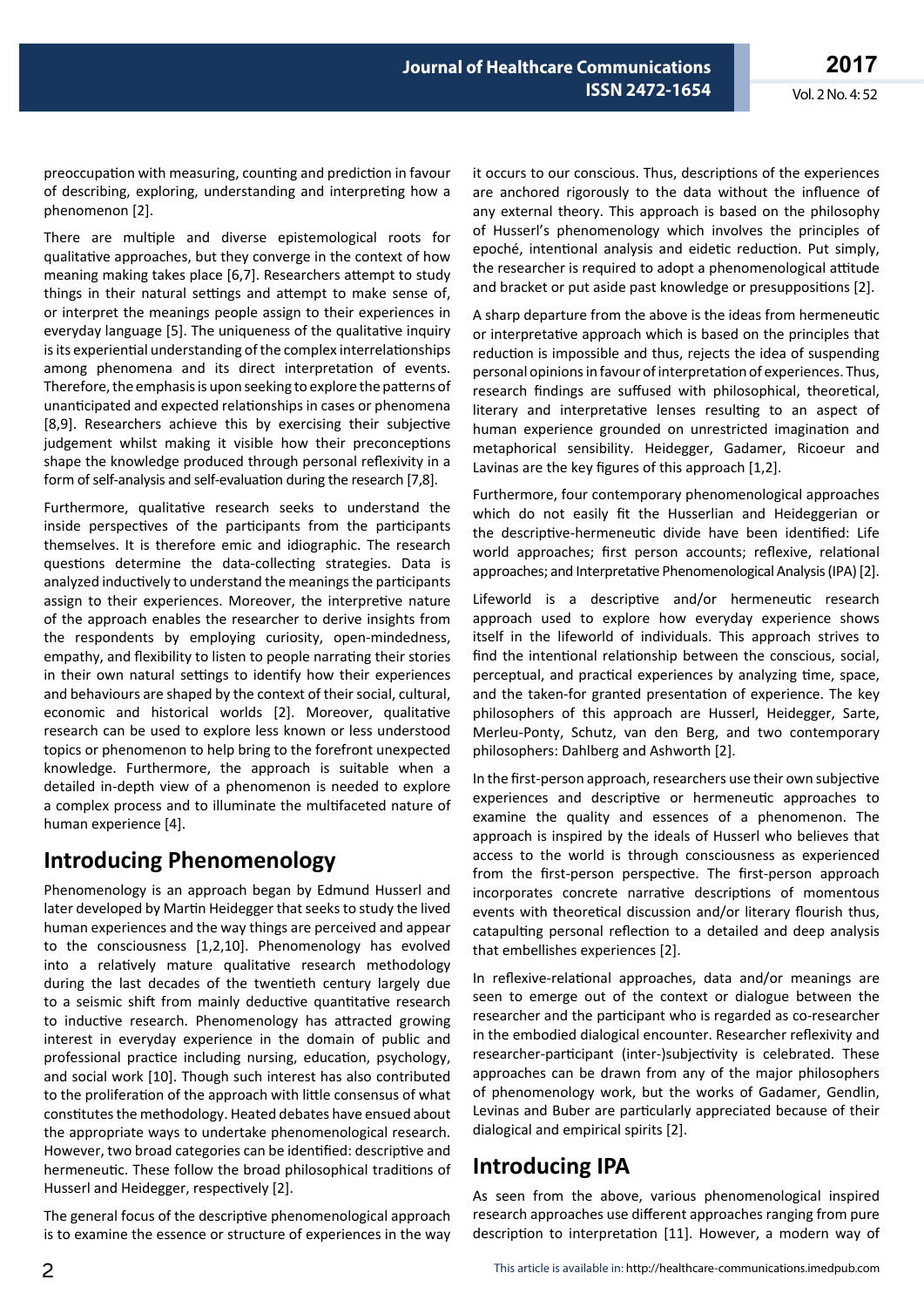conducting a phenomenological research is IPA. IPA is particularly attractive because of its commitment to explore, describe, interpret, and situate the participants' sense making of their experiences [1,12]. The main theoretical underpinnings of IPA: phenomenology, hermeneutics, idiography [1] is next discussed.

# **IPA and Phenomenology**

IPA seeks to understand the lived experience by integrating the works of four major phenomenological philosophers: Husserl, Heidegger, Merleau-Ponty, and Sartre to illuminate phenomenology as a singular and pluralist endeavour existing in a continuum. One of the striking features of IPA is a detailed and systematic analysis of consciousness. Like Husserl, researchers primarily seek to capture the participants' experiences of a phenomenon by bracketing their fore-knowledge [1]. To identify core structures and features of human experience, Husserl encouraged the questioning of natural attitude through phenomenological reflection and dissuaded things being taken for granted. Husserl believed that this could be achieved by consciously setting aside our previous knowledge and to detach ourselves from prejudices, prior understandings and our own history [2]. Therefore, given that the basis of IPA is the examination of the thing itself; thoughtful focus and the careful examination of experience in the way it occurs to the participants proposed by Husserl is essential [1,2].

Husserl's thesis on phenomenology has been criticized by many for being too philosophical, conceptual and difficult to decipher [1]. Moreover, the notion that the ultimate human experience can be examined by setting aside pre-conceived knowledge has been dismissed as simplistic and unattainable [13]. Furthermore, pure experience advocated by Husserl is elusive and inaccessible because experience is usually witnessed after the event has already happened [1].

IPA has emerged by identifying more strongly with hermeneutic traditions and utilizing the works of Heideger, Merleau-Ponty, and Sartre to explore and interpret personal lived experience of the participants. The works of these philosophers complement each other and collectively contribute to a mature, multifaceted and holistic phenomenology. For example, Heidegger's and Sartre's phenomenology are focused on existentialism, and Merleu Ponty's centres on embodiment [1]. Together, these authors have formulated the argument that we are embedded in the world of language and social relationships and that we cannot escape the historical accuracy of all understanding [2].

Heidegger suggested Dasein to represent the unique existence of human beings or literally being there in the world to express the inter-relationship and inter-connectedness of human experience [2,13]. Heidegger argued that the primary concern for existential phenomenologists is to investigate and interpret existence as it is humanly experienced [13]. Therefore, the IPA researcher embarks on studying Dasein by immersing himself/herself in the world of the participants through a lens of cultural and sociohistorical meanings [14]. Or to examine what Heidegger terms as throw-ness. In that Dasein is thrown into this pre-existing world of people and objects, language and culture, and cannot be meaningfully detached from it. Thus, Heidegger's work invites IPA researchers to ground their stance in the lived world of things, people, relationships and language, and question knowledge outside interpretation because interpretation of people's meaning-making of their experience is fundamental to phenomenological inquiry. His work also prompts IPA researchers to be reflexive in their interpretation in relation to their foreunderstanding of the phenomenon being investigated [1].

As already noted, Merleau-Ponty focused much of his work on subjectivity, embodiment and our relationship to the world [1]. Thus, he linked phenomenological description to the human existent as a bodily being or 'body-subject' [15]. At the core of his philosophy is a protracted argument about the pivotal role perception plays in understanding and engaging the world [2]. Thus, Merleau-Ponty suggested that humans are unique and different from everything else in the world, and therefore use their holistic sense to engage with the world. He also argued that empiricism has failed to adequately conceptualize the mechanisms of perception and judgement, and that it is essential to acknowledge human existence in shaping the elementary principles of knowing the world. The lessons IPA researchers can take from Merleau-Ponty's work is how he portrays the vital role the body plays in knowing about the world. While it is acknowledged that different phenomenologists place different emphasis on the role of sensation and physiology in relation to intellectual or rationale domain, the place of the body as essential element in experience cannot be overlooked [1].

Furthermore, Sartre's existential phenomenology is about understanding human existence as opposed to understanding the world. Central issues of Satre's work also covered human freedom and responsibility and the psychology of human action [15]. In Sartre's view, human nature is more about becoming than being therefore; there is freedom of choice as well as responsibilities for our own actions. That said, he acknowledges that certain human complexities require the individual's life, his biographical history, and the social situation to be taken into consideration. Sartre's work offers IPA researchers the most comprehensive glimpse of what a phenomenological analysis of human experience should look like in the context of personal, social relationships, and moral encounters [1].

# **IPA and Hermeneutics**

The next major theoretical underpinning of IPA is hermeneutics, which is the art and science of interpretation or meaning. Meaning in this context is deemed as something fluid that is continuously open to new insight, revision, interpretation, and reinterpretation [1,10]. IPA employs four influential philosophers: Heidegger, Schleiermacher, Ricoeur and Gadamer to advance the thesis of hermeneutic phenomenology [1].

Ricoeur linked phenomenology and hermeneutics by explaining that experience and meaning are closely intertwined. Thus, meaning in his view is indispensable to experience. Hence, for both Ricoeur and hermeneutics experience and language is coemergent. Language is not only used for descriptive purposes, but as an expressive force of experience. Experience reveals itself only when it is expressed in poetic, figurative and rhythmic language. Thus, through interactive and textual interpretation,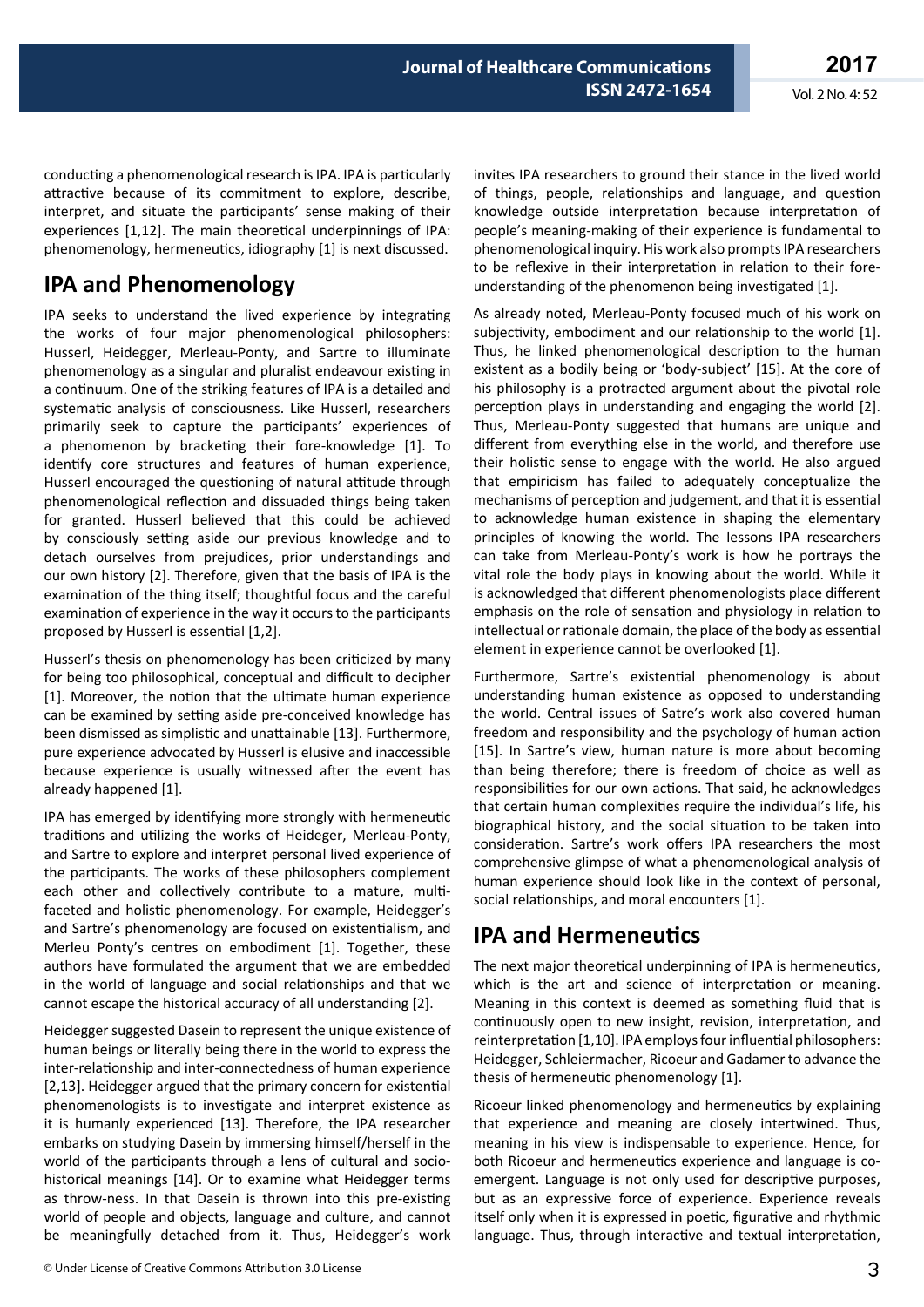**2017** Vol. 2 No. 4: 52

hermeneutic theorists utilize their subjective expressions to reconstruct original meanings during textual interpretation. Hermeneutic phenomenology therefore embraces the literary and poetic aesthetic application of language that emanates from the process and product of research [10].

Furthermore, Heidegger illuminates that our being in the world presents us with fundamental interpretative situation that compels us to ask questions about our world [10]. Thus, IPA believes that Heidegger's concept of appearance of being captures the essence of interpretation well. The notion is that there is a phenomenon out there ready to be explored but requiring the detective work of the researcher to bring it to light using his/her prior experience, assumptions or preconceptions to make sense of the experience once it is revealed [1].

Significantly, Heidegger and Gadamer believed that all understanding assumes an essential element of presumptions and interpretation [15]. Thus, making sense of the respondents' narratives requires the IPA researcher to engage in close interpretation, but the researcher may not necessarily be conscious of his/her preconceptions beforehand. But the complex and dynamic way they unpack the relationship between interpretation and fore-understanding may reveal a more robust and cyclical reflexive bracketing [1].

An IPA researcher is also said to engage in 'double hermeneutic', in that the researcher is making sense of the participants' sense making. Therefore, the researcher assumes a central role in analysis and interpretation of the participants' experiences [1]. Therefore, the researcher intuitively seeks to probe the surface meanings by reading in between the lines for deeper interpretation [2]. The dynamism of interpretation and reflection resounds excellently with the hermeneutic circle model that deals with the dynamic relationship between the 'part' and the 'whole' at numerous levels for a holistic analytical interpretation. In relation to IPA, the 'part' corresponds to the encounter with the participant in a research project, and the 'whole' the drawing of knowledge and experience of the researcher [1].

# **Idiography**

IPA is also said to be fundamentally idiographic, in that it is committed to the detailed analysis of a phenomenon under investigation [16]. It takes great care of each case, offering detailed and nuanced analysis, valuing each case in its own merits before moving to the general cross-case analysis for convergence and divergence between cases [1]. Researchers are required to carefully follow this idiographic approach throughout the analytic process for a meticulous detailed examination of the convergence and divergence between the participants' experiences.

In view of all that has been discussed so far, one may understand that IPA is indeed a forward-looking research methodology that has the potential in understanding and interpreting the experiences of people [17,18], because it offers practical and accessible guidelines in conducting phenomenological research [1,19,20]. However, it has methodological limitations and need to be considered.

# **Criticisms of IPA**

IPA has been criticized for being riddled with ambiguities as well as lacking standardization [21]. Others also point out that it is mostly descriptive and not sufficiently interpretative [12,22,23]. But the increasingly large quantity of publications that outline the theoretical, methodological and philosophical underpinnings of IPA has been pointed out to the critics [1].

The most vigorous criticism of IPA is that the methodology suffers from four major conceptual and practical limitations. Firstly, IPA like many phenomenological studies gives unsatisfactory recognition to the integral role of language [7]. But in their rebuttal of this criticism, they accept that meaning making takes place in the context of narratives, discourse, metaphors etc., and whilst the primary purposes of IPA are to gain insight into experience, it is always intertwined with language [1].

Secondly, questions have been raised whether IPA can accurately capture the experiences and meanings of experiences rather than opinions of it. Whilst phenomenology as philosophy is associated with introspection allowing the philosopher to explore his or her experiences through 'phenomenological meditation', phenomenology as a research approach relies on the accounts of participants and the experiences of researchers. Yet, the critical unanswered question is whether both the participants and researchers have the requisite communication skills to successfully communicate the nuances of experiences. Moreover, phenomenological research is suitable with the most eloquent individuals [7]. This may be particularly the case when interviewing people about sensitive issues such as mental illness. But the criticism could be seen as elitist, suggesting only those having access to the right level of fluency are allowed to describe their experiences. However, it is sensible for readers hoping to use IPA for future projects to note this criticism and take extra attentiveness to collect rich and exhaustive data from participants.

Thirdly, the fact that IPA, like other phenomenological inquiries focuses on perceptions is problematic and limiting to our understanding, because phenomenological research seeks to understand the lived experiences but does not explain why they occur. An authentic research inquiry seeking to understand the experiences of its participants will also seek to explore the conditions that triggered the experiences which are located in past events, histories or social-cultural domain [7]. But, Smith et al. [1] have argued that IPA uses hermeneutic, idiographic and contextual analysis to understand the cultural position of the experiences people.

Finally, the assertion that IPA is concerned with cognition exposes it to criticism because some aspects of phenomenology are not compatible with cognition and the role of cognition in phenomenology is not properly understood [7] However, Smith et al. [1] rebuff this by arguing that the IPA's prerequisite of sense-making and meaning-making which encompass formal reflection clearly resonates with cognitive psychology.